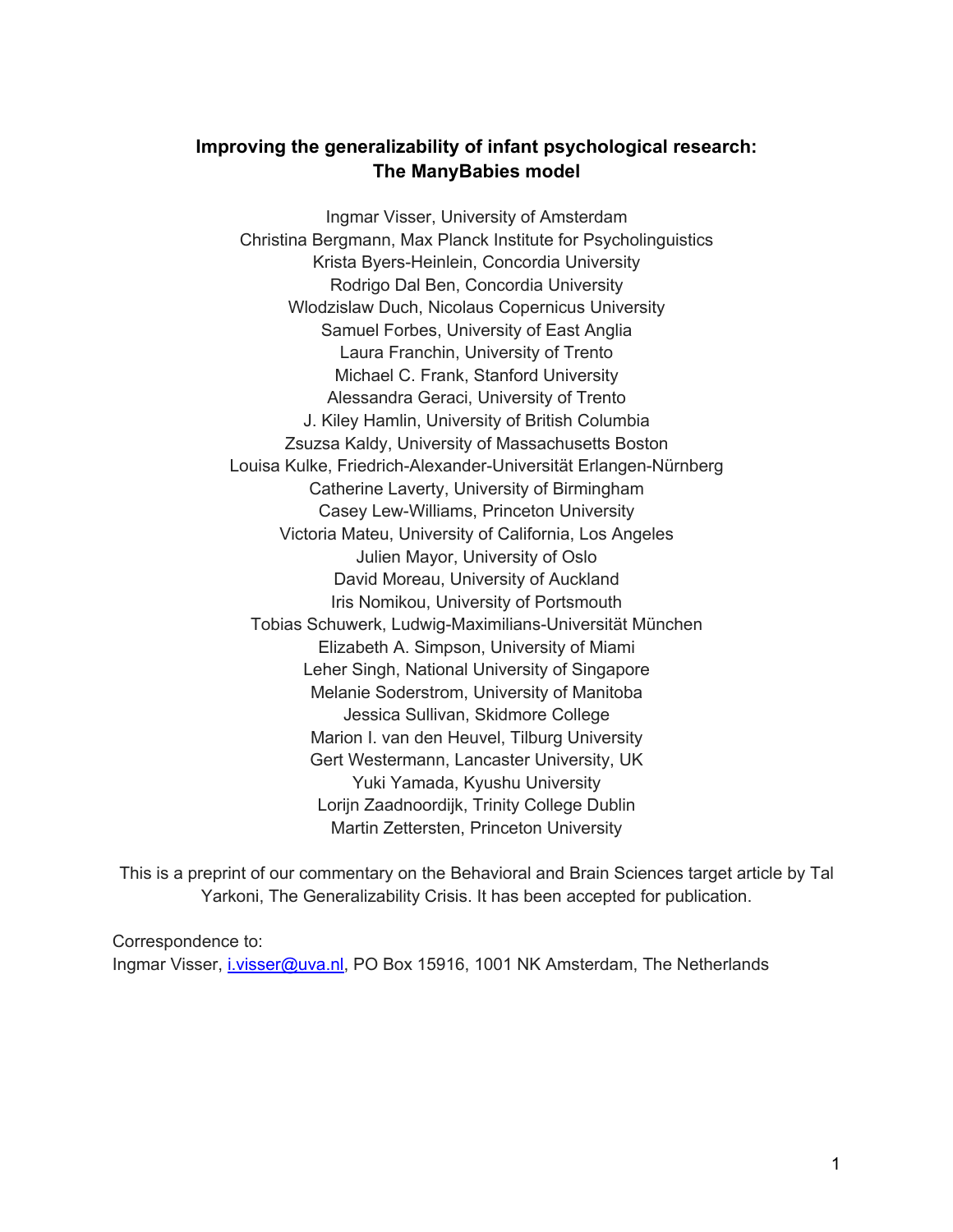## **Abstract**

Yarkoni's analysis clearly articulates a number of concerns limiting the generalizability and explanatory power of psychological findings, many of which are compounded in infancy research. ManyBabies addresses these concerns via a radically collaborative, large-scale and open approach to research that is grounded in theory-building, committed to diversification, and focused on understanding sources of variation.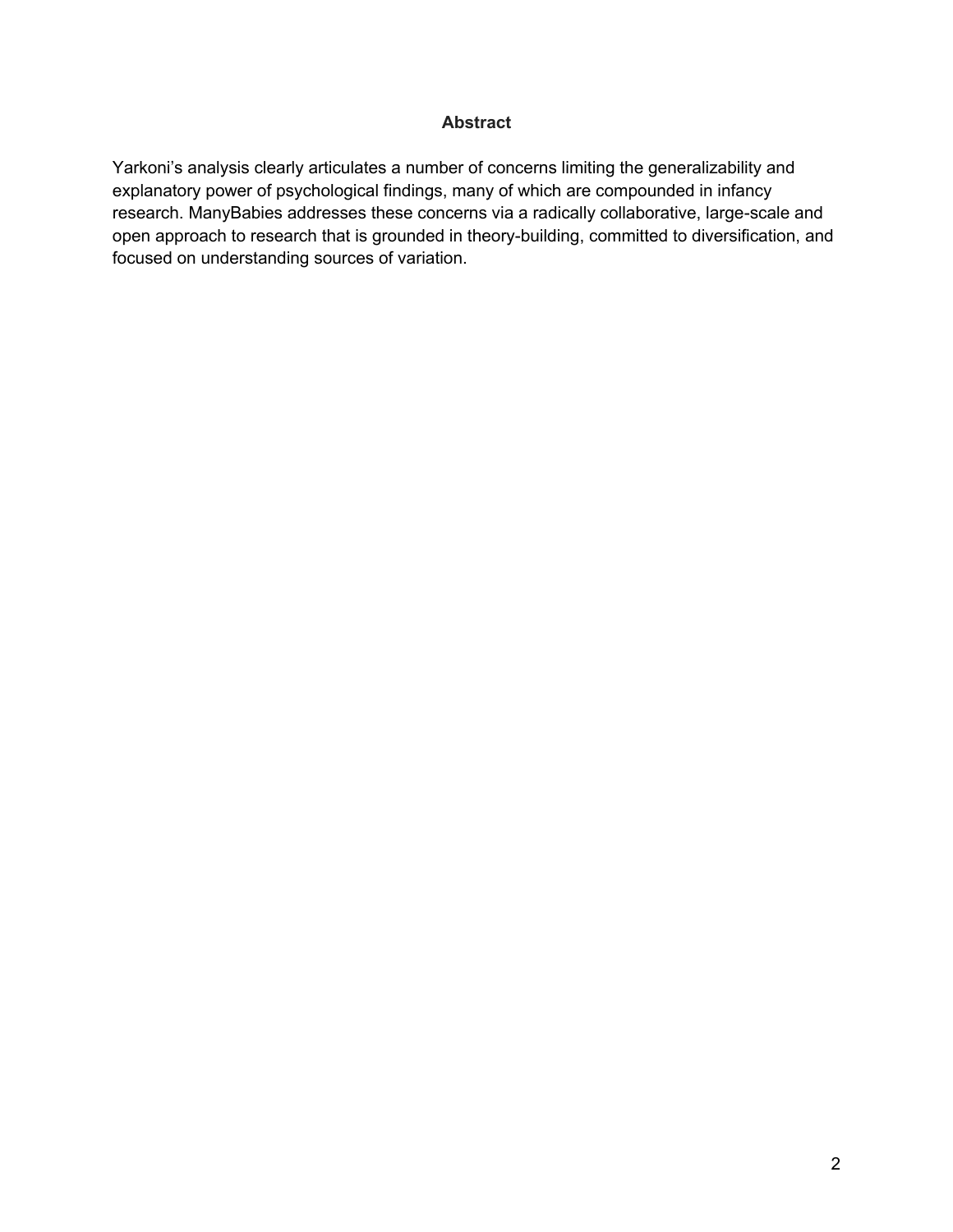## **Improving the generalizability of infant psychological research: The ManyBabies model**

Yarkoni raises concerns about widespread practices in the psychological sciences – ranging from standard statistical practices to narrow experimental designs – which hinder generalizability, theory-building, and ultimately, explanatory power. Infant research in particular faces a range of problems, including difficulties recruiting participants (often resulting in small samples), the unique challenges of designing experiments that hold infants' attention, limited numbers of observations per participant, and infants' rapid developmental changes (Bergmann et al., 2018; Frank et al., 2017; Oakes, 2017).

ManyBabies is a large-scale, multi-lab collaborative project that currently spans 47 countries and over 200 institutions (https://manybabies.github.io). The project provides a constructive, best-practice, grass-roots approach for addressing issues of replicability and generalizability in infant research and employs a model also utilized by other large-scale, multi-site collaborations (e.g., ManyPrimates, 2019; Moshontz et al., 2018). Thus far, ManyBabies has focused its efforts on replicating fundamental findings in infant cognition that underpin our understanding of early cognitive development.

Features and benefits of the ManyBabies approach in addressing the issues Yarkoni identified are (see also Byers-Heinlein et al., 2020; Frank et al., 2017; The ManyBabies Consortium, 2020):

- 1) *Consensus-based study designs to advance theory*. ManyBabies projects are focused on evaluating central theories in infant research (e.g., under which circumstances infants show preferences for familiar or novel stimuli in ManyBabies5; Hunter & Ames, 1988), and carefully probing the bounds of theoretical constructs by encouraging participation from researchers with diverse perspectives. ManyBabies' collaborative and consensusbuilding approach disrupts existing hierarchies, making space for dissent and innovation, and for adjudicating between opposing views (e.g., in the case of adversarial collaboration in ManyBabies2 addressing Theory of Mind; c.f. Baillargeon et al., 2018; Cowan et al., 2020; Surian & Geraci, 2012). Simultaneously, it expands collaborative networks to bridge a wide variety of theoretical backgrounds, resulting in designs that clearly identify testable points of disagreement to lay the foundation for further inquiry through experiment and debate.
- 2) *Conceptual replications*. As noted by Yarkoni, direct replication is not a sensible target for improving reproducibility if there are concerns about weaknesses in paradigms or stimulus sets that could be addressed in a new experiment (for example, ManyBabies4 will remove confounds in a paradigm developed to probe infants' social evaluations; Hamlin et al., 2007; Scarf et al., 2012). ManyBabies projects probe the generality of phenomena by prioritizing conceptual over exact replications, bringing together researchers from different theoretical and methodological backgrounds to build experimental designs that best capture the processes being studied.
- 3) *Diversity in samples and scientists.* By encouraging participation from labs from all over the world and supporting laboratory expenses for scientists who are new to experimental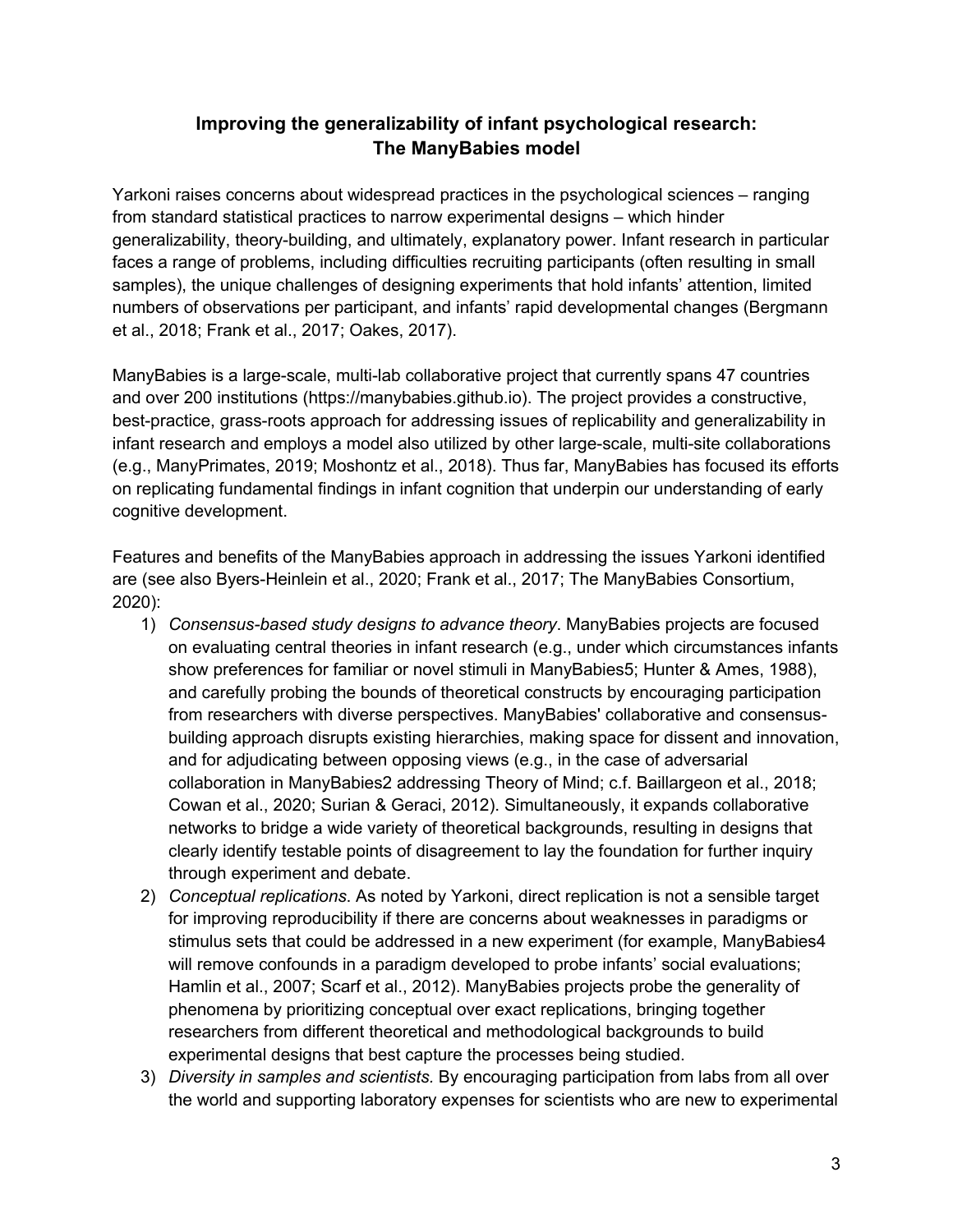infant research, ManyBabies promotes diversity across multiple dimensions: contexts, lab practices, researchers, and participants. ManyBabies takes seriously the importance and impact of participant heterogeneity (Henrich, Heine, & Norenzayan, 2010), and creates datasets that are more representative of the population of interest (i.e., "human infants") compared to single-lab studies, by testing participants with diverse linguistic and socio-cultural backgrounds. Exploring the impact of diversity on the generalizability of core findings has become a prominent target in recent projects, e.g., studying infants at home rather than in a highly-controlled lab setting in ManyBabies-AtHome, thereby reaching more rural populations; assessing the replicability of initial findings with African infants in ManyBabies1A; in ManyBabies3 - studying rule-learning - making the stimuli suitable for infants from different linguistic backgrounds. In doing so, ManyBabies enables us to strike a better balance between the precision of estimation/breadth of generalization trade-off cited by Yarkoni.

- 4) *Quantifying sources of variation*. Studies following the ManyBabies approach can reveal and explicitly measure sources of variation that are difficult to estimate in single-lab studies, including effects of lab practices and methodological variation. For example, ManyBabies1 (addressing infants' preferences for infant-directed speech) tested for effects of distinct experimental methods in infant research (e.g., head-turn preference, central fixation, eye-tracking, ManyBabies Consortium, 2020); ManyBabies2 compares online and in-lab data collection. Both projects thereby probe the generalizability of observed phenomena across experimental paradigms. Specifically, variety is built in through diversity of experimental paradigms used to test a research question—a typical benefit of meta-analysis—yet at the same time we retain control over a number of design factors, as in replication efforts. Given the wide-ranging sources of methodological variation, however, there is considerable work remaining to be done on this issue.
- 5) *Stimulus generalizability*. Issues related to stimulus informativeness and generalizability (or lack thereof) are discussed by the ManyBabies project teams and wider community throughout the design process, which generates new "best test" stimuli. The focus is on conceptual replications that involve stimulus sets that differ from the original studies, in this way directly addressing the question of stimulus generalizability. The next step here is to systematically vary stimulus sets.
- 6) *Transparent research practices*. ManyBabies is committed to transparency at each research stage, and to collective governance that encourages genuine and nonhierarchical debate, defies the research status-quo, and leads to innovation in theoretical, methodological, and analytic design, as Yarkoni suggests. For example, ManyBabies maintains detailed documentation protocols and openly shares all stimuli and data, including many additional descriptive variables. In this way additional sources of variance and alternative hypotheses can be tested.

Ensuring that verbal and quantitative expressions of our hypotheses are closely aligned is a tall task. The diversity of scientists involved in each ManyBabies project goes a long way towards developing meaningful operationalizations of the specific research questions under examination. At the same time, the diversity of samples, methods and stimuli address (to an extent) many of the questions on generalizability raised by Yarkoni. Even so, much work remains to tackle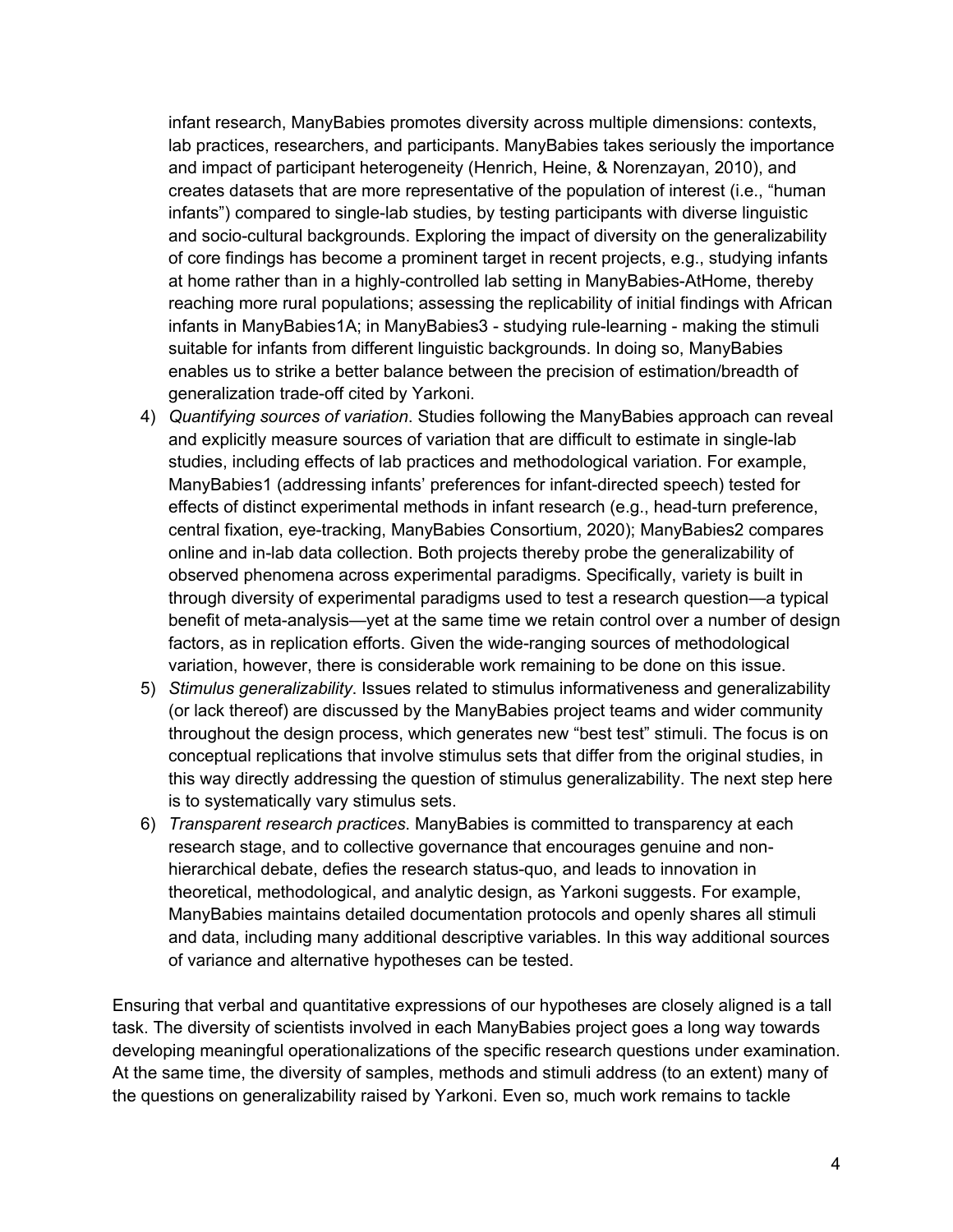concerns related to methodological/stimulus variation, generalizability and participant heterogeneity, to develop best practices in large-scale international collaborations, and to build better theories (Borsboom et al, 2021). Nevertheless, we look forward to continuing to provide opportunities for learning and growth in the ManyBabies communities, creating the necessary scaffolding for even better research, and, alongside other large collaborative networks, being at the forefront of creating a psychological science that is generalizable and reproducible.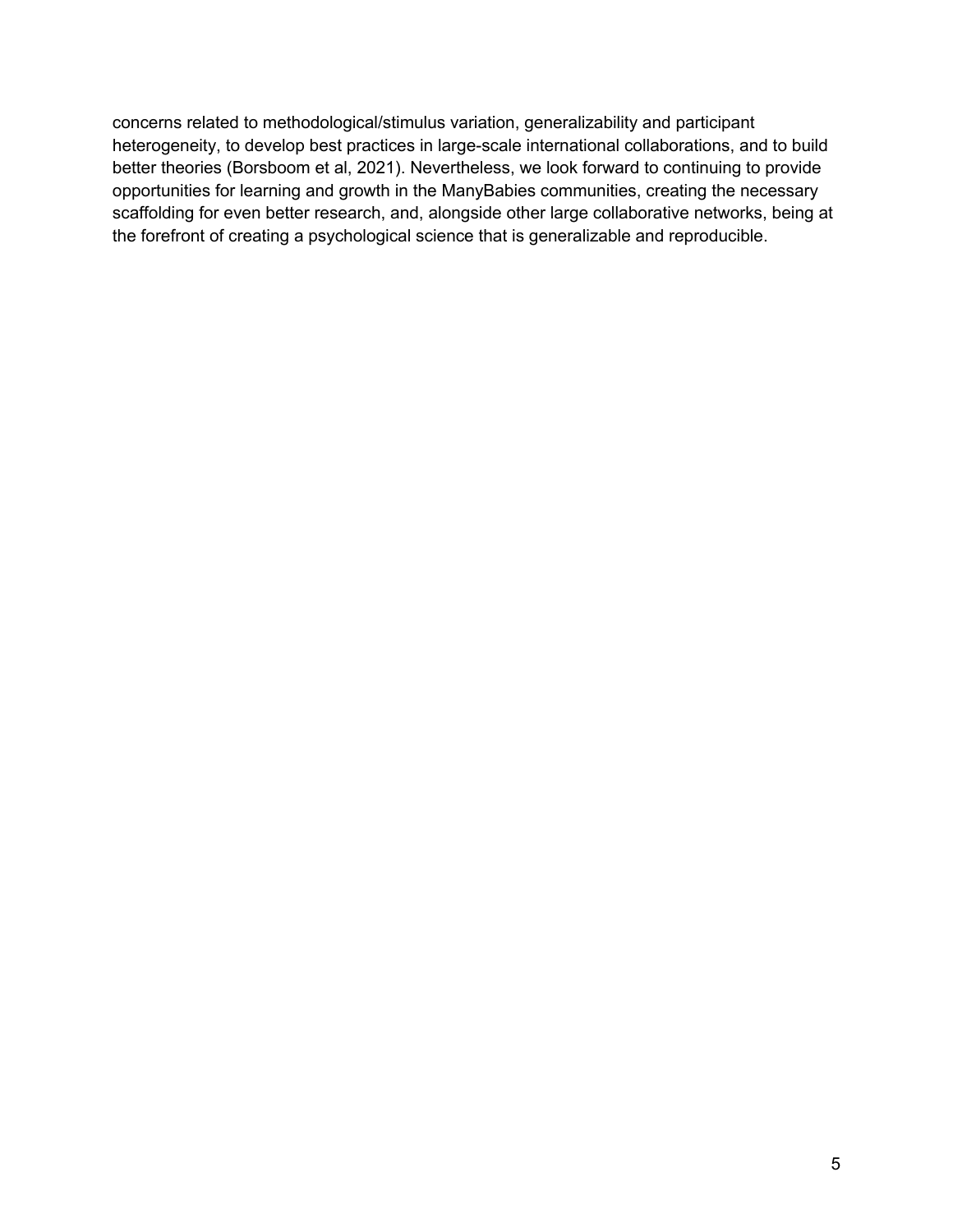## **References**

- Baillargeon, R., Buttelmann, D., & Southgate, V. (2018). Invited commentary: Interpreting failed replications of early false-belief findings: Methodological and theoretical considerations. *Cognitive Development, 46*, 112-124. https://doi.org/10.1016/j.cogdev.2018.06.001
- Bergmann, C., Tsuji, S., Piccinini, P. E., Lewis, M. L., Braginsky, M. B., Frank, M. C., & Cristia, A. (2018). Promoting replicability in developmental research through meta-analyses: Insights from language acquisition research. *Child Development*, *89*(6), 1996-2009. http://doi.org/10.1111/cdev.13079
- Borsboom, D., van der Maas, H. L., Dalege, J., Kievit, R. A., & Haig, B. D. (2021). Theory construction methodology: A practical framework for building theories in psychology. *Perspectives on Psychological Science*, 1745691620969647. https://doi.org/10.1177/1745691620969647
- Byers-Heinlein, K., Bergmann, C., Davies, C., Frank, M. C., Hamlin, J. K., Kline, M., ... & Soderstrom, M. (2020). Building a collaborative psychological science: Lessons learned from ManyBabies 1. *Canadian Psychology/Psychologie Canadienne*, *61*(4), 349. https://doi.org/10.1037/cap0000216
- Cowan, N., Belletier, C., Doherty, J. M., Jaroslawska, A. J., Rhodes, S., Forsberg, A., Naveh-Benjamin, M., Barrouillet, P., Camos, V., & Logie, R. H. (2020). How do scientific views change? Notes from an extended adversarial collaboration. *Perspectives on Psychological Science*, *15*(4), 1011-1025. https://doi.org/10.1177/1745691620906415
- Frank, M.C., Bergelson, E., Bergmann, C., Cristia, A., Floccia, C., Gervain, J., Hamlin, J.K., Hannon, E.E., Kline, M., Levelt, C., Lew-Williams, C., Nazzi, T., Panneton, R., Rabagliati, H., Soderstrom, M., Sullivan, J., Waxman, S. and Yurovsky, D. (2017). A collaborative approach to infant research: Promoting reproducibility, best practices, and theory-building. *Infancy*, *22*(4), 421-435. https://doi.org/10.1111/infa.12182
- Hamlin, J., Wynn, K. & Bloom, P. Social evaluation by preverbal infants. *Nature* 450, 557–559 (2007). https://doi.org/10.1038/nature06288
- Henrich, J., Heine, S. J., & Norenzayan, A. (2010). The weirdest people in the world? *Behavioral and Brain Sciences, 33*(2-3), 61-83. https://doi.org/10.1017/S0140525X0999152X
- Hunter, M. A., & Ames, E. W. (1988). A multifactor model of infant preferences for novel and familiar stimuli. In C. Rovee-Collier & L. P. Lipsitt (Eds.), *Advances in infancy research*, Vol. 5 (p. 69–95). Ablex Publishing.